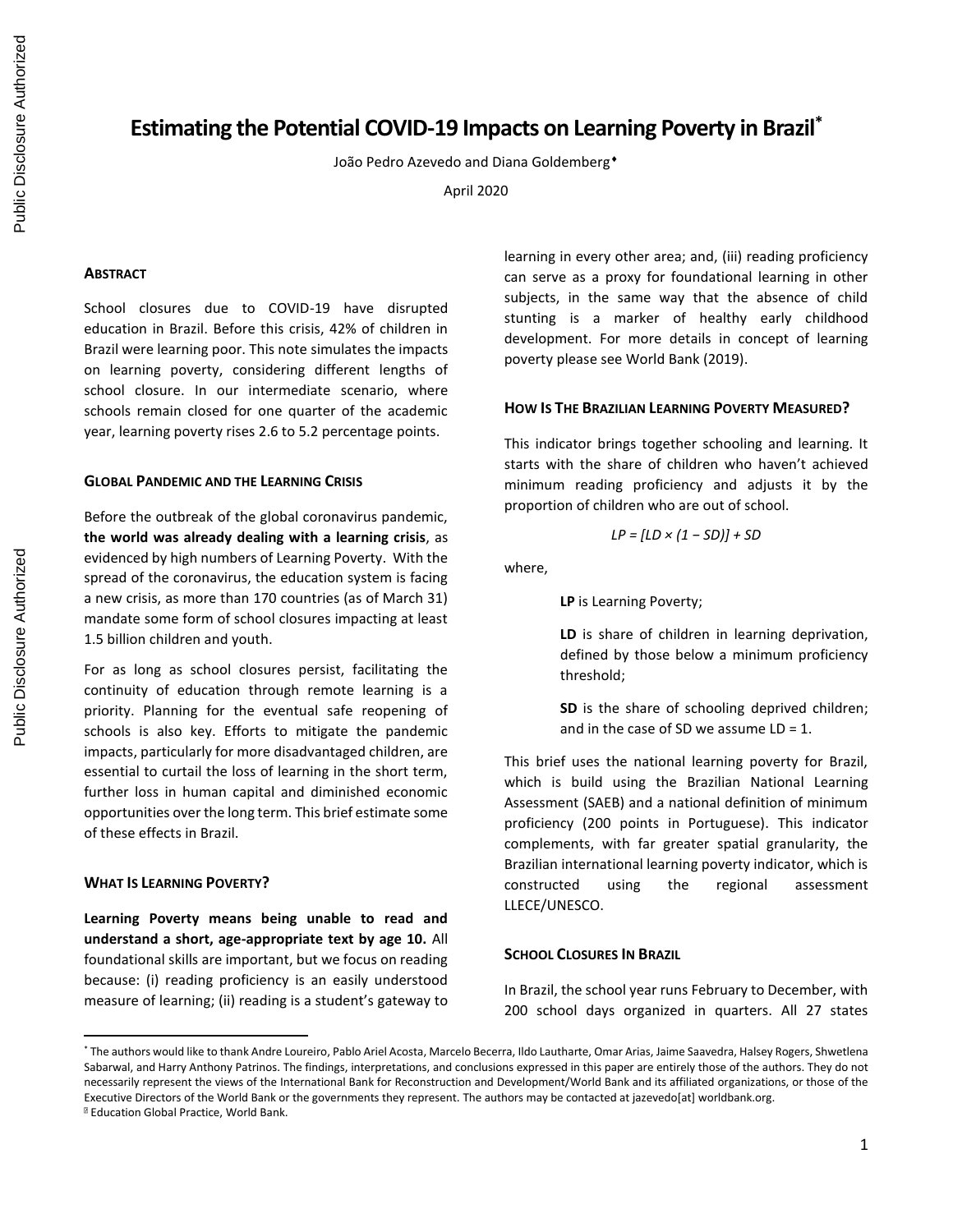**mandated school closures starting March 16-23**, with most opting for anticipating the winter break. As of April 10, no state has reopened schools yet, and many have announced remote learning strategies that will be rolled out as the break ends.

Our main scenario considers a loss equivalent to one quarter of the school year. Rather than the duration of the school closures, this magnitude should be interpreted as the combined effect of fewer school days and lower efficiency of remote learning. Alternative scenarios are presented in the following section.

## **LEARNING POVERTY EFFECTS**

- **Learning Poverty**. 42.2 percent of children in Brazil at late primary age today are not proficient in reading, adjusted for the Out-of-School children. Learning Poverty may **raise 2.6 pp**, to 44.8 percent. This is the equivalent of 84,000 additional children in Learning Poverty (in a single age-grade cohort).
- **School Deprivation**. In Brazil, 4.8 percent of primary school-aged children are not enrolled in school. These children are excluded from learning in school. This number may **increase 0.1 pp**, to 4.9 percent.
- **Learning Deprivation**. Large-scale learning assessments of students in Brazil indicate that 39.3 percent do not achieve the MPL at the end of primary school, proxied by data from grade 5 in 2017. This share may **raise 2.6 pp**, to 41.9 percent.

Brazil has steadily decreased Learning Poverty in recent years, from 60.3% in 2011 to 42.2% in 2017, an average annual improvement of 3.0 percentage points. With the spread of the coronavirus, the education system could backtrack a significant part of the recent progress.

## **WHAT ASSUMPTIONS WERE MADE?**

*Proficiency:* learning gains are linear on school days and proxied by the average observed gains in early secondary, at the municipal level.

➢ Since SAEB is vertically scaled, we subtract from the 9th graders mean score, the  $5<sup>th</sup>$  graders mean score four years prior, obtaining the cohort learning gains during early secondary. The average learning gain for each year of schooling is 15 points (0.3SD), ranging from 2-28 points in all +5,500 municipalities. This annual learning gain, accrued over 200 school days, is linearly scaled to an equivalent loss of N days (24, 50, or 75) and subtracted from individual student scores from SAEB 2017, at the municipality level. Then, we proceed to calculate BMP as usual, with the MPL threshold of 200 points in Portuguese.

*Enrollment:* dropout rates and proficiency scores are negatively correlated. We use this relationship, computed nationally, to linearly estimate a decrease in enrollment at the municipal level.

# **LEARNING POVERTY AT MUNICIPAL LEVEL**

**BASELINE (2017)**



Source: Author's calculation using SAEB, School Census and IBGE data

## **LEARNING POVERTY INCREASE (HOT SPOT ANALYSIS)**



Source: Author's calculation using SAEB, School Census and IBGE data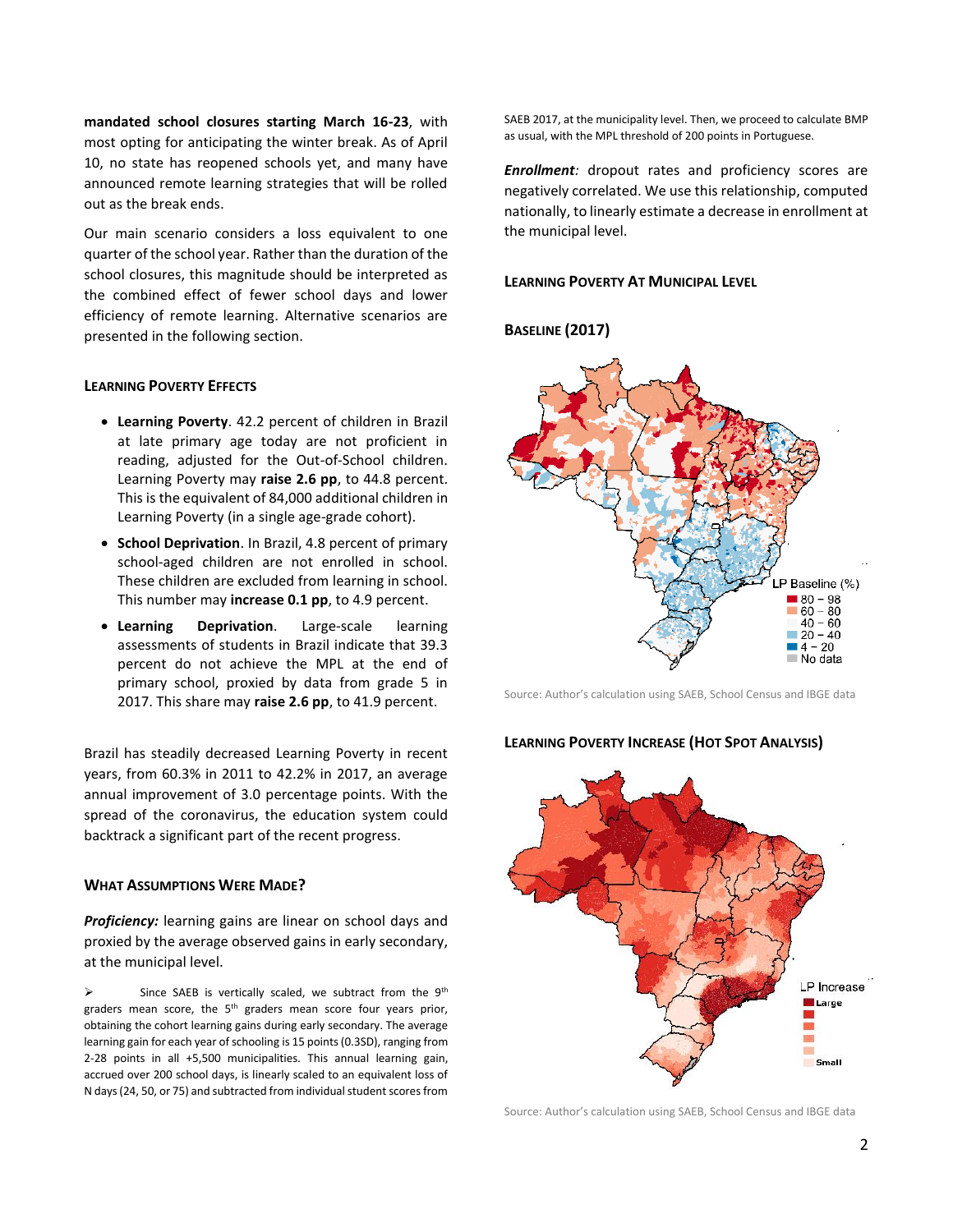## **SENSITIVITY ANALYSIS**

Our main scenario considers a **loss equivalent to one quarter (25%) of the regular school year**. Table 1 contrasts these estimates for learning poverty and its component indicators in other two alternative scenarios. These should be interpreted as a lower and upper bound of estimates, and the success of the mitigation strategies is paramount to determine the real impact.

## **Table 1. Sensitivity Analysis**

| <b>Indicator</b>                                                   | <b>Baseline</b><br>(2017) | 12.5%<br><b>SYE</b> | 25%<br><b>SYE</b> | 37.5%<br><b>SYE</b> |
|--------------------------------------------------------------------|---------------------------|---------------------|-------------------|---------------------|
| Learning Poverty (%)                                               | 42.2                      | 43.5                | 44.8              | 46.1                |
| <b>School Deprivation</b>                                          | 4.8                       | 4.8                 | 4.9               | 5.0                 |
| <b>Learning Deprivation</b>                                        | 39.3                      | 40.6                | 41.9              | 43.2                |
| <b>Learning Poverty</b><br>increase (pp)                           |                           | 1.3                 | 2.6               | 3.9                 |
| <b>Learning Poverty</b><br>Increase $(\%)$                         |                           | 3.0                 | 6.1               | 9.2                 |
| 5th<br>grade<br>in<br><b>Increase</b><br>learning poor (thousands) |                           | 41.5                | 83.7              | 126.9               |
| <b>Mean score</b> (points)                                         | 214.5                     | 212.7               | 210.9             | 209.0               |
| Mean score change (%)                                              |                           | -0.9                | $-1.7$            | $-2.6$              |

*Notes*: all values are rounded. SYE = School Year Equivalent

## **LEARNING POVERTY INCREASE (SHARE OF MUNICIPALITIES)**



Source: Author's calculation using SAEB, School Census and IBGE data

## **LEARNING EQUITY CONCERNS**

Changes in Learning Poverty are sensitive to the shape of the learning distribution. For that reason, small changes in the average learning score, can result much larger shifts in the Learning Poverty Indicator. In the case of Brazil, the projected decrease on average score is only 1.7%, but learning poverty increases 2.6pp (6.6%) (see Table 1, 25% SYE scenario).

This estimate considers all children being equally affected by the crisis and mitigation strategies (green curve).



However, the learning losses may be much higher for vulnerable children. In this case, the impact in learning poverty may be twice as large, increasing 5.2pp (red curve).

## **BENCHMARKING ASSUMPTIONS**

The most important parameter in this simulation is the **schooling productivity** – how much a student learns per year of schooling. This system-level parameter reflects the combined effect of the effort of teachers, students and parents, instructional quality, curricula and school management.

There is a vast literature documenting the heterogeneity of schooling productivity. In OECD countries, learning gains on most national and international tests during one school year are between 0.25-0.33sd (Woessman, 2016). A similar range is observed in developing countries. Singh (2019) estimates a much higher productivity in Vietnam (0.45sd) than in Peru (0.2sd), and intermediate values for